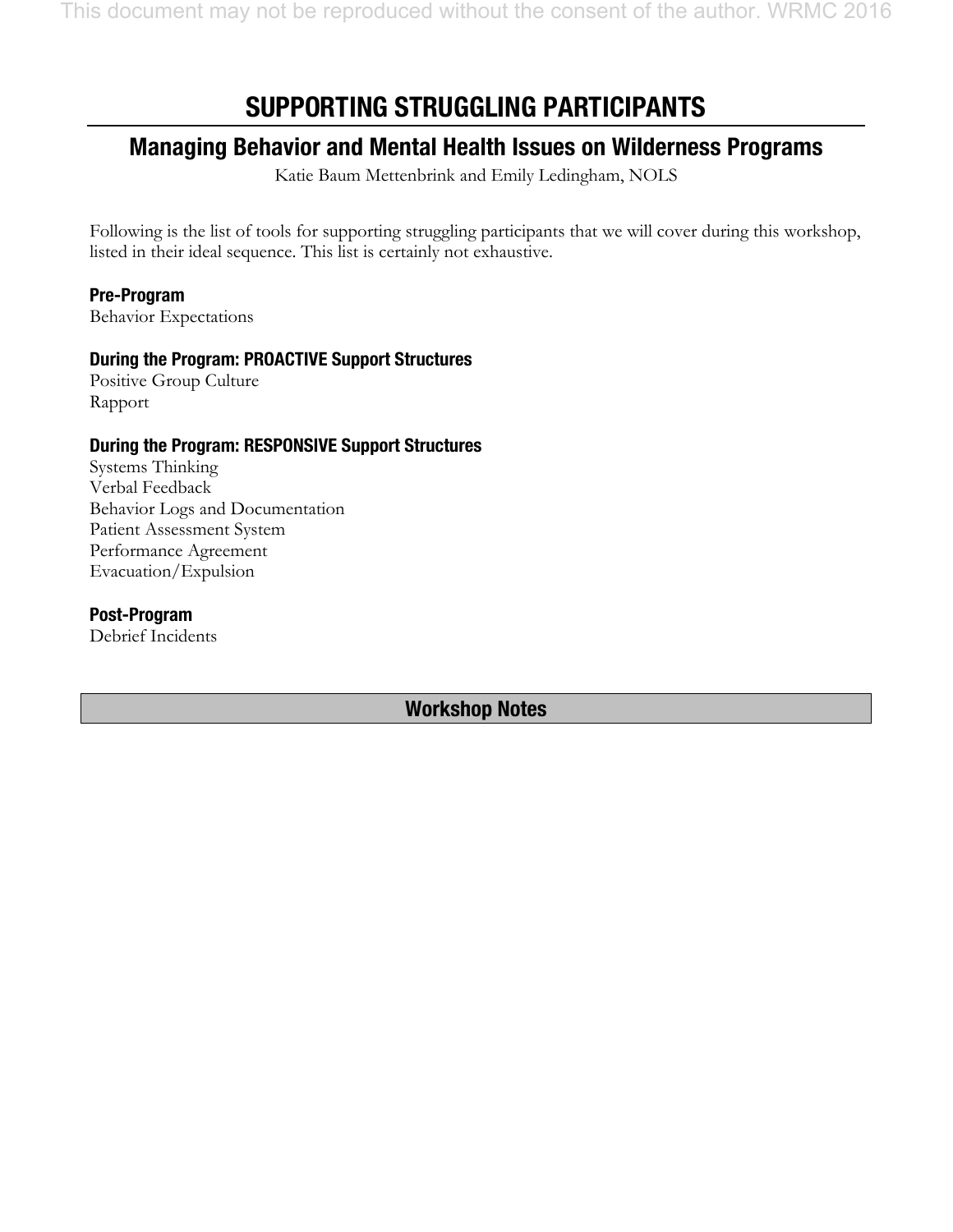## **SAMPLE Behavior Continua and Responses**

## **Sample 1: Inappropriate Behavior**

#### **Behaviors**

- Poor expedition behavior
- Isolated, unintentional
- Not severe

#### **Responses**

Verbal feedback  $\rightarrow$  Revisit expectations  $\rightarrow$  Performance agreement  $\rightarrow$  Evaluation consequences  $\rightarrow$  Expulsion

## **Sample 2: Policy Violation - Smoking**

| <b>Behaviors</b>                                            | • Continues smoking in                               | Blatant smoking |
|-------------------------------------------------------------|------------------------------------------------------|-----------------|
| • Smoking in the field                                      | the field                                            | ٠               |
| <b>Responses</b><br>Performance agreement<br>$\blacksquare$ | Grade reduction<br>Can't participate<br>$\mathbf{E}$ | Expulsion<br>п  |

## **Evacuation Considerations for Mental Health Issues**

*Adapted from mental health chapter of NOLS Wilderness Medicine, by Tod Schimelpfenig (written with the assistance of Cynthia B. Stevens MD)* 

We don't need to fully understand the problem. These are not simple issues, but we can make a decision based on simple principles.

- Does the harm to the expedition or program outweigh the benefit to the individual?
- Is the condition beyond your ability to manage in the field?
- Is the individual requiring a level of attention or monitoring that is adversely affecting the cohesion, function or safety of the group?
- Is the individual a danger to self or others?
- Does the individual believe he/she is unsafe or unable to continue?

Answering any of these questions in the affirmative gives you reason to evacuate the patient and seek additional support from a mental health professional.

§ Repeated **Intentional** § Severe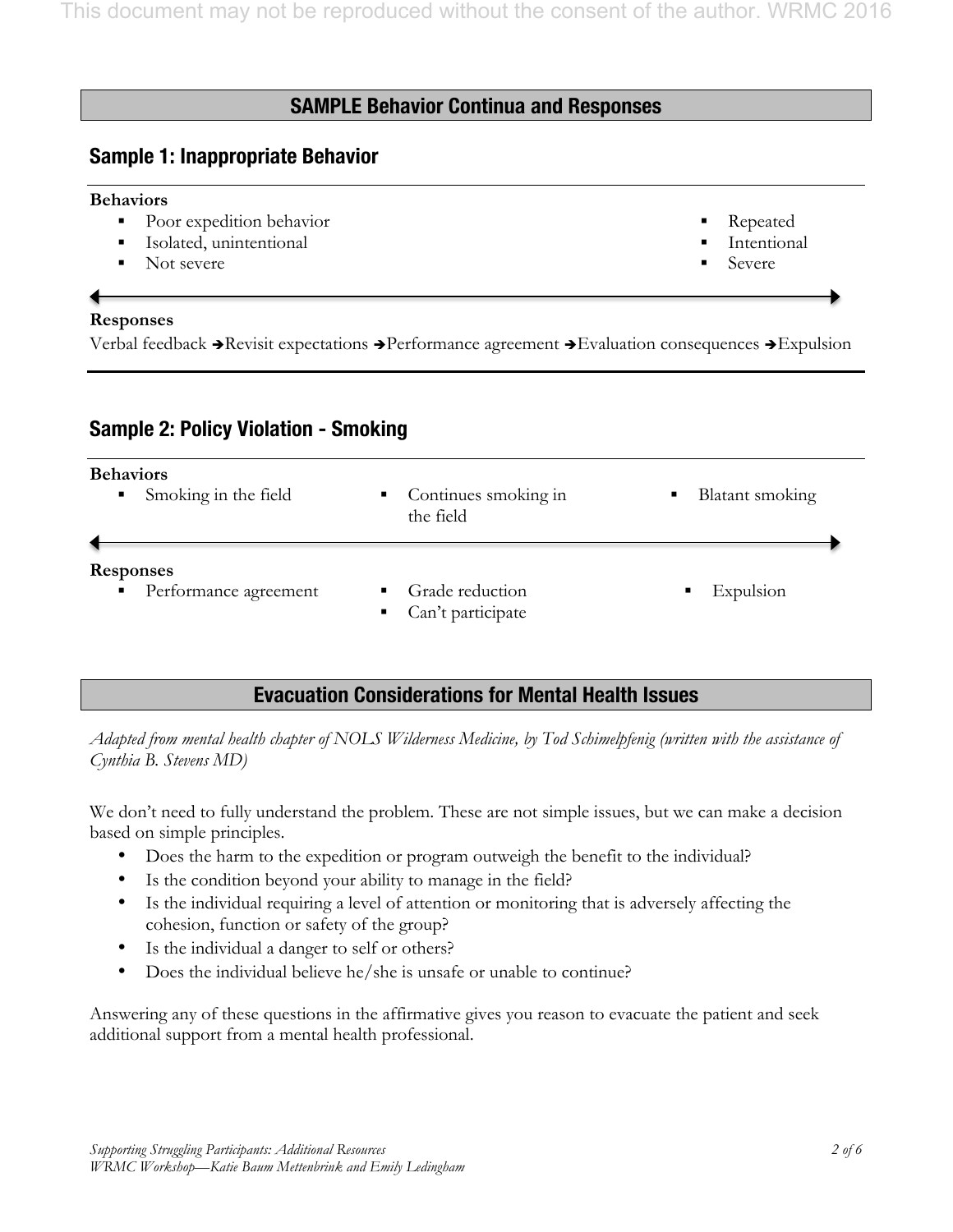## **Behavior Descriptions**

Effective behavior descriptions are **specific, accurate, observable,** and **professional**.

Whether delivering feedback to participants orally, documenting behavior in program paperwork, or writing a performance agreement, learning to describe behavior in objective (non-evaluative) language is a critical skill. Participants' success and your program's ability to understand behavior and make informed decisions about how to respond depend on field staff's ability to do this well.

#### **Here are some examples of vague or evaluative statements made into specific, observable descriptions of behavior and/or specific expectations for behavior change.**

| Vague / Evaluative                   | <b>Specific / Observable</b><br>→        |
|--------------------------------------|------------------------------------------|
|                                      |                                          |
| Behavior description: Kevin          | Kevin called Paul fat, while hiking<br>→ |
| was being a jerk on the trail        | today, and then declined to share        |
| today.                               | his snack mix at a break.                |
| Behavior description: Anna is        | Anna's mood alternates between<br>→      |
| moody.                               | cheerful and engaged with the            |
|                                      | group, to angry and withdrawn,           |
|                                      | several times each day. She yelled       |
|                                      | at other group members for               |
|                                      | reasons unknown to the                   |
|                                      | instructors four times today, and        |
|                                      | did not respond to her tent mates        |
|                                      | asking what was wrong.                   |
| Behavior description: Michelle       | When another student said she<br>→       |
| is aggressive towards her peers.     | should not walk away from camp           |
|                                      | alone, Michelle yelled "You can't        |
|                                      | tell me what to do!" She called          |
|                                      | Carter "stupid" and "an idiot"           |
|                                      | while paddling today, and shoved         |
|                                      | Missy during an argument at              |
|                                      | dinner.                                  |
| <b>Expectation for change:</b> Aaron | Aaron will work to eliminate the<br>→    |
| needs to display a positive          | following expressions of                 |
| attitude.                            | negativity: rolling eyes and             |
|                                      | sighing, reading her book during         |
|                                      | meetings, sitting apart from the         |
|                                      | group during meetings.                   |
| Expectation for change: Jordan       | Jordan will cook one meal each<br>→      |
| will do his share around camp.       | day, will either set up or take          |
|                                      | down the tent each day, will clean       |
|                                      | group cooking utensils once every        |
|                                      | two days.                                |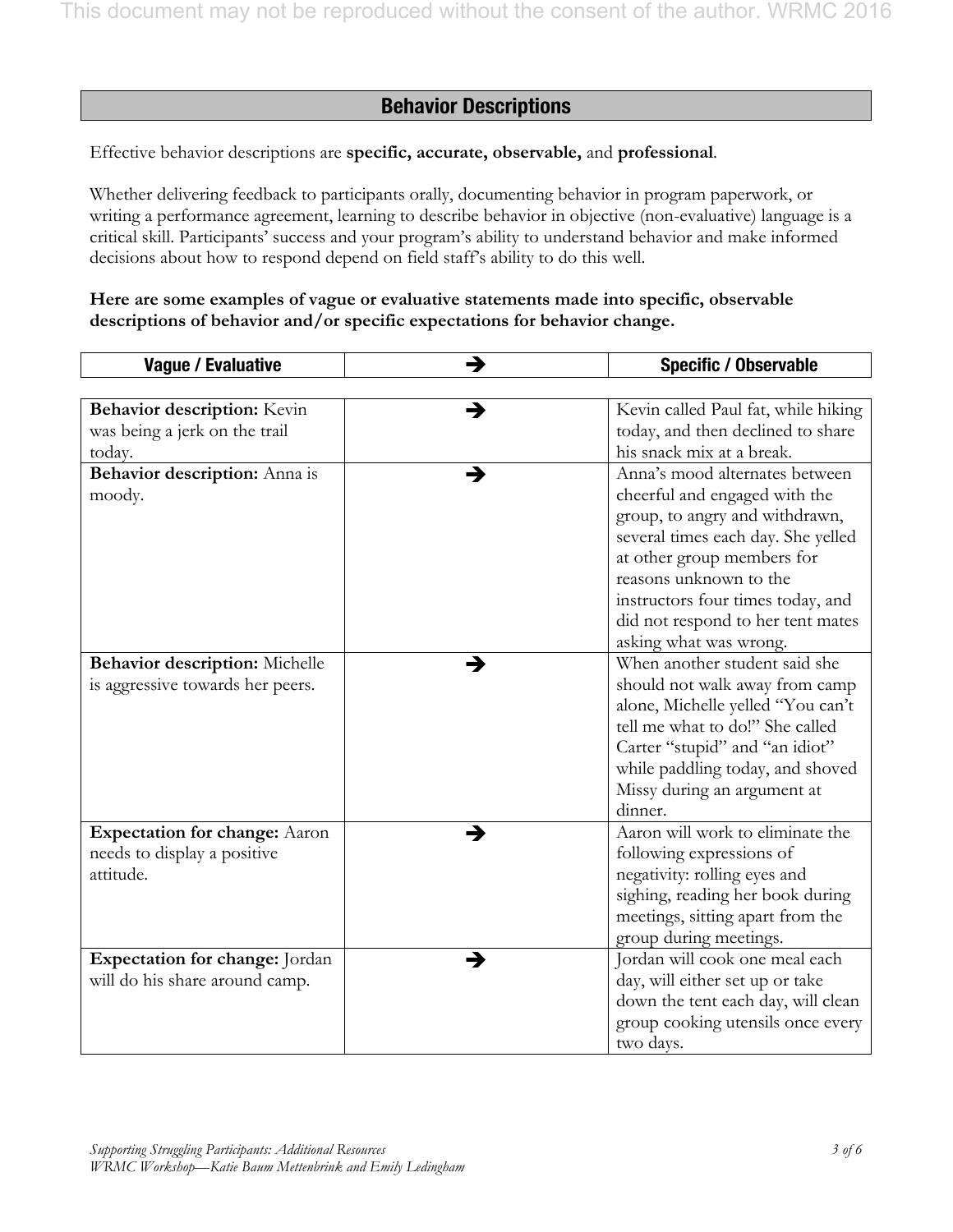## **SAMPLE Student Performance Agreement**

**This document is provided as a sample and should not be copied.** 

**The student performance agreement is designed as a tool for field staff to use in supporting students whose performance is not meeting your organization's expectations. This document includes sample expectations, organized by curriculum area, that were written for NOLS' specific and unique programs. These examples may not apply to your organization. You will need to create a performance agreement for your program based on your curriculum, activities, mission, behavioral expectations, and policies.**

**Student Name: \_\_\_\_\_\_\_\_\_\_\_\_\_\_\_\_\_\_ Course: \_\_\_\_\_\_\_\_\_\_\_\_\_\_\_\_\_\_ Date: \_\_\_\_\_\_\_\_\_\_\_\_** 

Below are basic expectations for *[program name]* students. Indicate the following:

 $E - Exceeds expectations S - satisfactory I - improvement necessary U - unsatisfactory$ NA – not applicable to this student's performance or experience

#### **RISK MANAGEMENT**

- \_\_\_\_\_\_Demonstrates knowledge of the hazards in the environments encountered; applies this knowledge conservatively to new situations.
- \_\_\_\_\_\_Displays sound judgment and decision-making based on knowledge of equipment, the wilderness environment, other expedition members, and own limits.
- \_\_\_\_\_\_Consistently follows instructors' directions to reduce or avoid hazards.
- \_\_\_\_\_\_Requires a reasonable amount of instructor supervision to meet expectations.

## **LEADERSHIP AND EXPEDITION BEHAVIOR**

- Accurately identifies strengths, skills, and areas for personal growth in developing outdoor leadership; accepts feedback and implements appropriate changes.
- \_\_\_\_\_\_Contributes to a positive learning environment and inclusive course culture; shows others respect; supports others in their development.
- Takes responsibility for learning; sets and attains personal goals.
- \_\_\_\_\_\_Works effectively as a member of a team; displays a positive attitude despite hardship; demonstrates initiative.

## **OUTDOOR SKILLS**

- Demonstrates appropriate care for personal needs (clothing, food, water, etc.).
- \_\_\_\_\_\_Participates in all camp chores.
- \_\_\_\_\_\_Travels competently using maps and compass.
- \_\_\_\_\_\_Takes responsibility for the care and organization of personal and group equipment.
- \_\_\_\_\_\_Is punctual and organized.

#### **ENVIRONMENTAL STUDIES**

- Demonstrates sound minimum impact living and travel skills.
- \_\_\_\_\_\_Shows an understanding, appreciation, and respect for the natural world.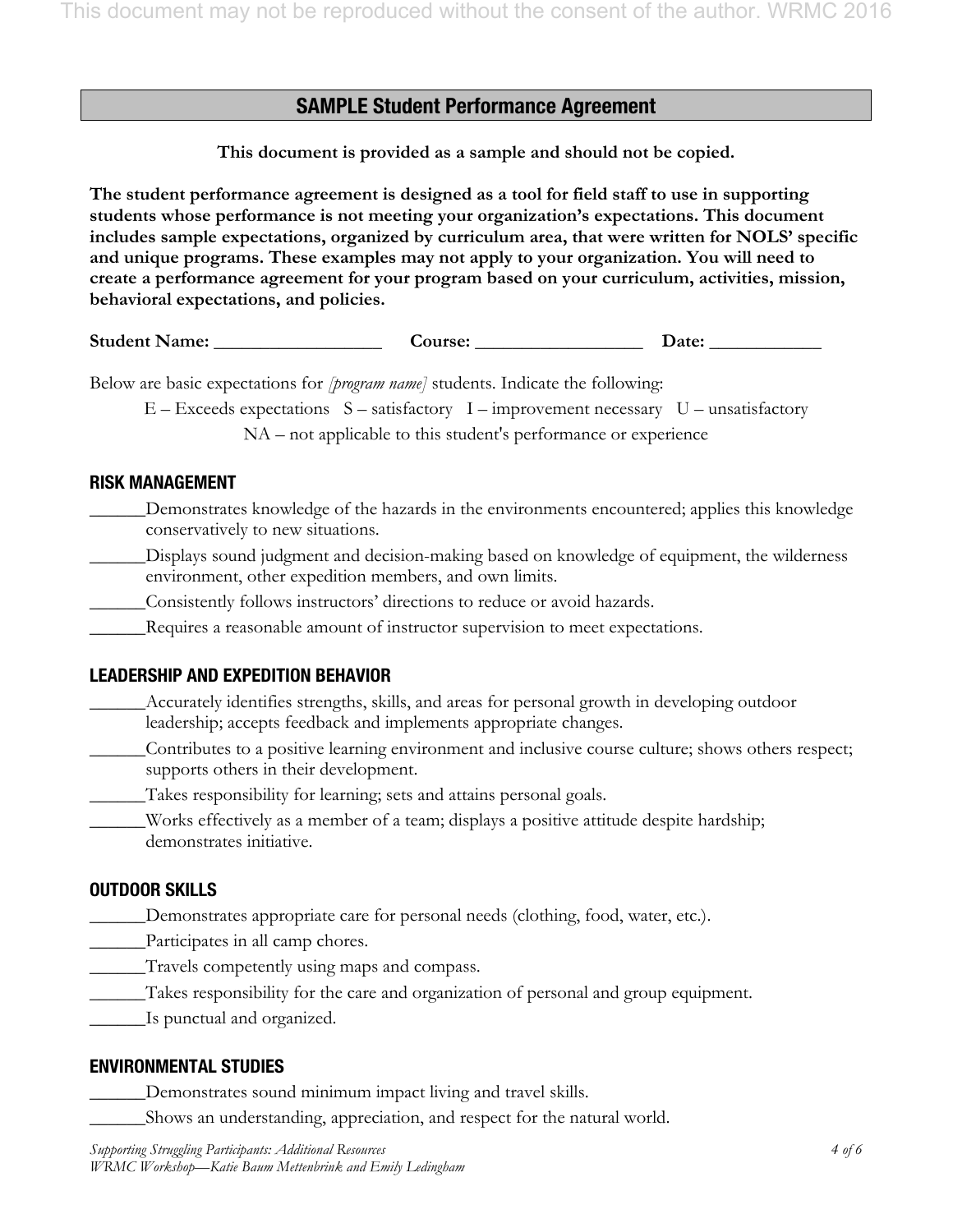#### **SAMPLE Student Performance Agreement (continued)**

\_\_\_\_\_\_\_\_\_\_\_\_\_\_\_\_\_\_\_\_\_\_\_\_\_\_\_\_\_\_\_\_\_\_\_\_\_\_\_\_\_\_\_\_\_\_\_\_\_\_\_\_\_\_\_\_\_\_\_\_\_\_\_\_\_\_\_\_\_\_\_\_\_\_\_\_\_\_\_\_\_\_ \_\_\_\_\_\_\_\_\_\_\_\_\_\_\_\_\_\_\_\_\_\_\_\_\_\_\_\_\_\_\_\_\_\_\_\_\_\_\_\_\_\_\_\_\_\_\_\_\_\_\_\_\_\_\_\_\_\_\_\_\_\_\_\_\_\_\_\_\_\_\_\_\_\_\_\_\_\_\_\_\_\_ \_\_\_\_\_\_\_\_\_\_\_\_\_\_\_\_\_\_\_\_\_\_\_\_\_\_\_\_\_\_\_\_\_\_\_\_\_\_\_\_\_\_\_\_\_\_\_\_\_\_\_\_\_\_\_\_\_\_\_\_\_\_\_\_\_\_\_\_\_\_\_\_\_\_\_\_\_\_\_\_\_\_ \_\_\_\_\_\_\_\_\_\_\_\_\_\_\_\_\_\_\_\_\_\_\_\_\_\_\_\_\_\_\_\_\_\_\_\_\_\_\_\_\_\_\_\_\_\_\_\_\_\_\_\_\_\_\_\_\_\_\_\_\_\_\_\_\_\_\_\_\_\_\_\_\_\_\_\_\_\_\_\_\_\_

\_\_\_\_\_\_\_\_\_\_\_\_\_\_\_\_\_\_\_\_\_\_\_\_\_\_\_\_\_\_\_\_\_\_\_\_\_\_\_\_\_\_\_\_\_\_\_\_\_\_\_\_\_\_\_\_\_\_\_\_\_\_\_\_\_\_\_\_\_\_\_\_\_\_\_\_\_\_\_\_\_\_ \_\_\_\_\_\_\_\_\_\_\_\_\_\_\_\_\_\_\_\_\_\_\_\_\_\_\_\_\_\_\_\_\_\_\_\_\_\_\_\_\_\_\_\_\_\_\_\_\_\_\_\_\_\_\_\_\_\_\_\_\_\_\_\_\_\_\_\_\_\_\_\_\_\_\_\_\_\_\_\_\_\_ \_\_\_\_\_\_\_\_\_\_\_\_\_\_\_\_\_\_\_\_\_\_\_\_\_\_\_\_\_\_\_\_\_\_\_\_\_\_\_\_\_\_\_\_\_\_\_\_\_\_\_\_\_\_\_\_\_\_\_\_\_\_\_\_\_\_\_\_\_\_\_\_\_\_\_\_\_\_\_\_\_\_ \_\_\_\_\_\_\_\_\_\_\_\_\_\_\_\_\_\_\_\_\_\_\_\_\_\_\_\_\_\_\_\_\_\_\_\_\_\_\_\_\_\_\_\_\_\_\_\_\_\_\_\_\_\_\_\_\_\_\_\_\_\_\_\_\_\_\_\_\_\_\_\_\_\_\_\_\_\_\_\_\_\_

\_\_\_\_\_\_\_\_\_\_\_\_\_\_\_\_\_\_\_\_\_\_\_\_\_\_\_\_\_\_\_\_\_\_\_\_\_\_\_\_\_\_\_\_\_\_\_\_\_\_\_\_\_\_\_\_\_\_\_\_\_\_\_\_\_\_\_\_\_\_\_\_\_\_\_\_\_\_\_\_\_\_ \_\_\_\_\_\_\_\_\_\_\_\_\_\_\_\_\_\_\_\_\_\_\_\_\_\_\_\_\_\_\_\_\_\_\_\_\_\_\_\_\_\_\_\_\_\_\_\_\_\_\_\_\_\_\_\_\_\_\_\_\_\_\_\_\_\_\_\_\_\_\_\_\_\_\_\_\_\_\_\_\_\_ \_\_\_\_\_\_\_\_\_\_\_\_\_\_\_\_\_\_\_\_\_\_\_\_\_\_\_\_\_\_\_\_\_\_\_\_\_\_\_\_\_\_\_\_\_\_\_\_\_\_\_\_\_\_\_\_\_\_\_\_\_\_\_\_\_\_\_\_\_\_\_\_\_\_\_\_\_\_\_\_\_\_ \_\_\_\_\_\_\_\_\_\_\_\_\_\_\_\_\_\_\_\_\_\_\_\_\_\_\_\_\_\_\_\_\_\_\_\_\_\_\_\_\_\_\_\_\_\_\_\_\_\_\_\_\_\_\_\_\_\_\_\_\_\_\_\_\_\_\_\_\_\_\_\_\_\_\_\_\_\_\_\_\_\_

\_\_\_\_\_\_\_\_\_\_\_\_\_\_\_\_\_\_\_\_\_\_\_\_\_\_\_\_\_\_\_\_\_\_\_\_\_\_\_\_\_\_\_\_\_\_\_\_\_\_\_\_\_\_\_\_\_\_\_\_\_\_\_\_\_\_\_\_\_\_\_\_\_\_\_\_\_\_\_\_\_\_ \_\_\_\_\_\_\_\_\_\_\_\_\_\_\_\_\_\_\_\_\_\_\_\_\_\_\_\_\_\_\_\_\_\_\_\_\_\_\_\_\_\_\_\_\_\_\_\_\_\_\_\_\_\_\_\_\_\_\_\_\_\_\_\_\_\_\_\_\_\_\_\_\_\_\_\_\_\_\_\_\_\_ \_\_\_\_\_\_\_\_\_\_\_\_\_\_\_\_\_\_\_\_\_\_\_\_\_\_\_\_\_\_\_\_\_\_\_\_\_\_\_\_\_\_\_\_\_\_\_\_\_\_\_\_\_\_\_\_\_\_\_\_\_\_\_\_\_\_\_\_\_\_\_\_\_\_\_\_\_\_\_\_\_\_ \_\_\_\_\_\_\_\_\_\_\_\_\_\_\_\_\_\_\_\_\_\_\_\_\_\_\_\_\_\_\_\_\_\_\_\_\_\_\_\_\_\_\_\_\_\_\_\_\_\_\_\_\_\_\_\_\_\_\_\_\_\_\_\_\_\_\_\_\_\_\_\_\_\_\_\_\_\_\_\_\_\_

**Describe the behaviors that must change.** 

**How will changes be measured?** 

**When must the changes occur?** 

**Additional comments (if any):** 

**Instructor(s) signature:** 

## **STUDENT AGREEMENT**

\_\_\_\_\_\_\_\_\_\_\_\_\_\_\_\_\_\_\_\_\_\_\_\_\_\_\_\_\_\_\_\_\_\_\_\_\_\_\_\_\_\_\_\_\_\_\_\_\_\_\_\_\_\_\_\_\_\_\_\_\_\_\_\_\_\_\_\_\_\_\_\_\_\_\_\_\_\_\_\_\_\_

I have read and understand this agreement and will strive to change the behaviors described above. I understand that if I am unable to make theses changes there will be disciplinary action, which will be reflected in my evaluation and may include a lower grade, incomplete college credit, parent notification, lack of diploma and/or expulsion. I also understand that any other behavior that is unsafe, disruptive, or distracting from the educational mission of my course may result in expulsion.

\_\_\_\_\_\_\_\_\_\_\_\_\_\_\_\_\_\_\_\_\_\_\_\_\_\_\_\_\_\_\_\_\_\_\_\_\_\_\_\_\_\_\_\_\_\_\_\_\_\_\_\_\_\_\_\_\_\_\_\_\_\_\_\_\_\_\_\_\_\_\_\_\_\_\_\_\_\_\_\_\_\_ \_\_\_\_\_\_\_\_\_\_\_\_\_\_\_\_\_\_\_\_\_\_\_\_\_\_\_\_\_\_\_\_\_\_\_\_\_\_\_\_\_\_\_\_\_\_\_\_\_\_\_\_\_\_\_\_\_\_\_\_\_\_\_\_\_\_\_\_\_\_\_\_\_\_\_\_\_\_\_\_\_\_ \_\_\_\_\_\_\_\_\_\_\_\_\_\_\_\_\_\_\_\_\_\_\_\_\_\_\_\_\_\_\_\_\_\_\_\_\_\_\_\_\_\_\_\_\_\_\_\_\_\_\_\_\_\_\_\_\_\_\_\_\_\_\_\_\_\_\_\_\_\_\_\_\_\_\_\_\_\_\_\_\_\_

#### **Student Signature (and comments if any):**